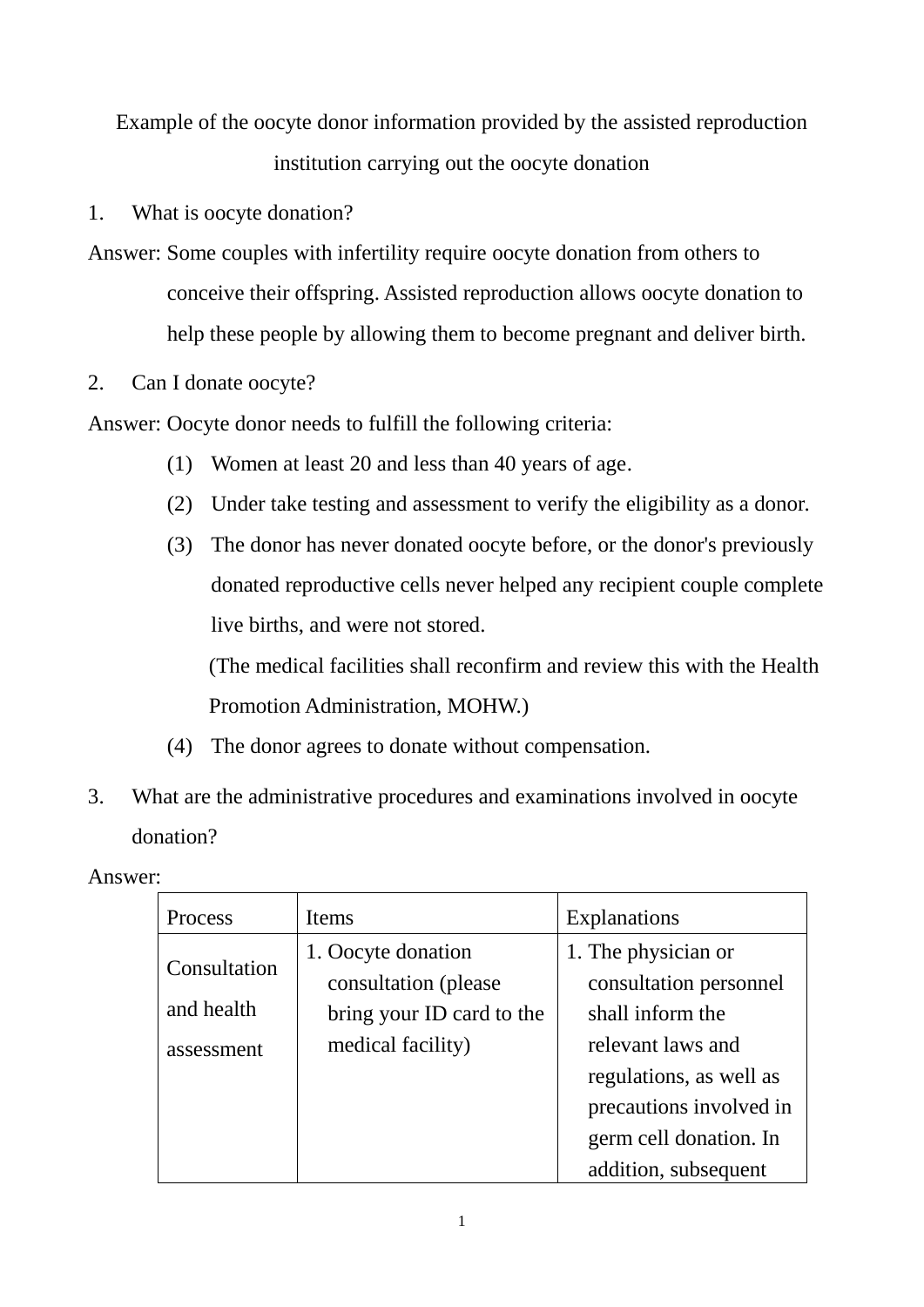|                |                              | procedures shall be<br>explained.             |
|----------------|------------------------------|-----------------------------------------------|
|                | 2. Fill out the basic        | 2. After the consent is                       |
|                | information and consent      | confirmed, the basic                          |
|                | form for reproductive        | information and                               |
|                | cell donation                | consent form for                              |
|                |                              | reproductive cell                             |
|                |                              | donation shall be filled                      |
|                | 3. Psychological and         | out.                                          |
|                | physiological test and       | 3. Basic examination over                     |
|                | assessment.                  | the genetically                               |
|                |                              | hereditary diseases,                          |
|                |                              | infectious diseases                           |
|                |                              | (such as AIDS, syphilis,                      |
|                |                              | gonorrhea and so forth),<br>the PAP smear and |
|                |                              | psychological                                 |
|                |                              | assessment shall be                           |
|                |                              | done.                                         |
|                |                              |                                               |
| The data shall | Inspection data shall then   |                                               |
| be sent to the | be transferred to the Health |                                               |
| Competent      | Promotion Administration,    |                                               |
| Authority for  | <b>MOHW</b> for review       |                                               |
| inspection     |                              |                                               |
| Matching       | After the inspection data    | Oocyte retrieval can                          |
| shall be done  | has been verified by the     | proceed once the oocyte                       |
| after the data | HPA, MOHW, it shall then     | donor is suitable after                       |
| is qualified   | wait for the outcome of      | being evaluated, and a                        |
|                | donor matching.              | successful match is found.                    |
| Oocyte         | Starting treatment sessions: |                                               |
| retrieval 1    | use of ovulation stimulants  |                                               |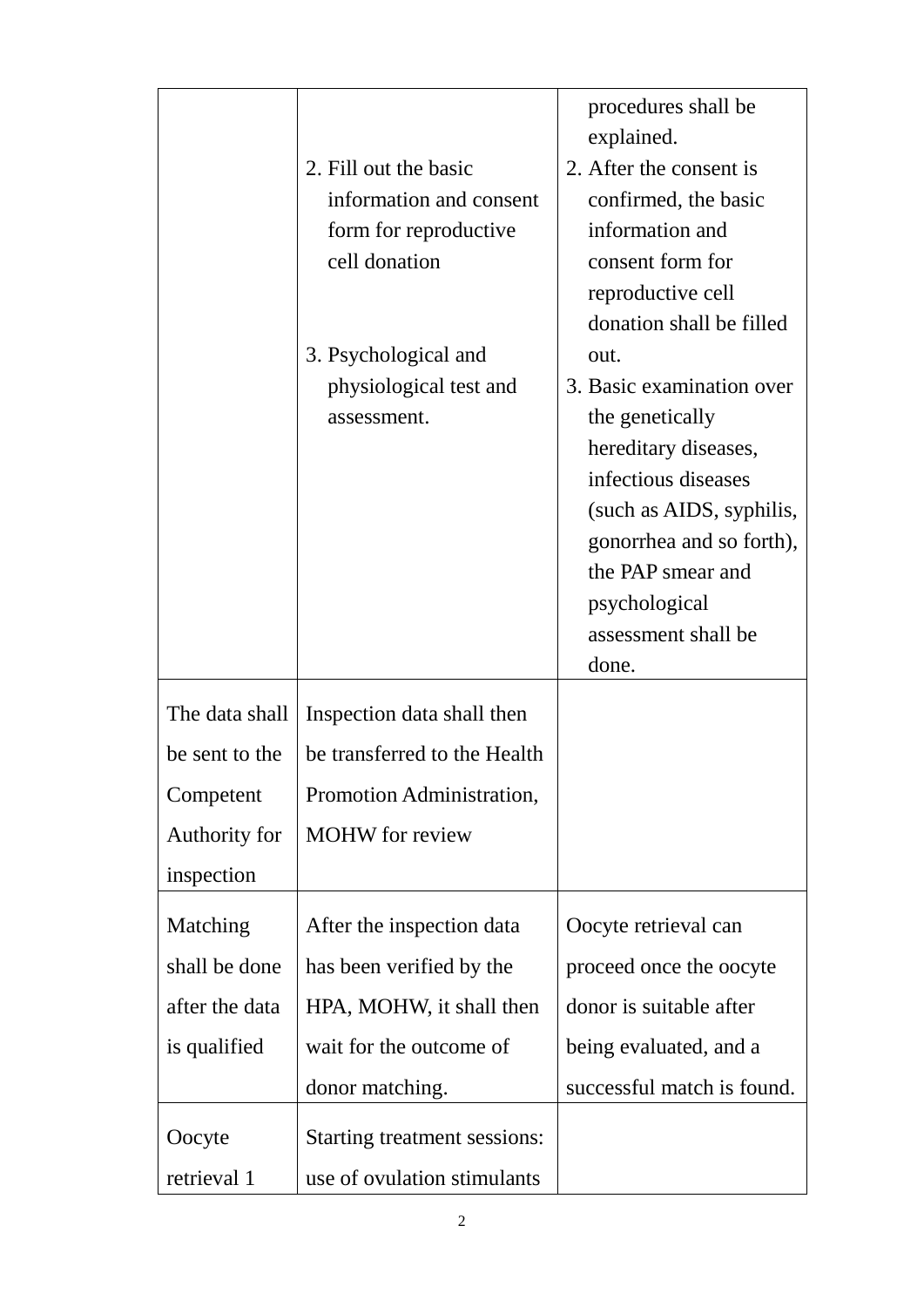| Oocyte      | Prior to oocyte retrieval:    |  |
|-------------|-------------------------------|--|
| retrieval 2 | the donor shall return to the |  |
|             | clinic for blood sample test, |  |
|             | sonography, adjust            |  |
|             | ovulation stimulants dosage   |  |
|             | and confirm oocyte            |  |
|             | retrieval time.               |  |
| Oocyte      | Oocyte retrieval: complete    |  |
| retrieval 3 | oocyte retrieval              |  |
| Oocyte      | Follow-up after oocyte        |  |
| retrieval 4 | retrieval to ensure no        |  |
|             | complications                 |  |

- 4. What are the precautions for oocyte donation?
- Answer: (1) Temporary suspension use of Chinese medicine, Western medicine, hormone drug, diet medication or sleeping pills should be done. Additionally, smoking and alcohol cessation should be carried out until the whole treatment course is completed. There are no particular restrictions over daily activities, however, please maintain a regular lifestyle and normal diet.
	- (2) Please follow the physician's order and return to the hospital for medicine administration or follow-up on follicle growth rate and numbers.
	- (3) If poor reaction or hyper-reaction for ovarian stimulation is experienced during the treatment, the physician may terminate the current treatment and arrange for next treatment session, or cancel the donation process altogether.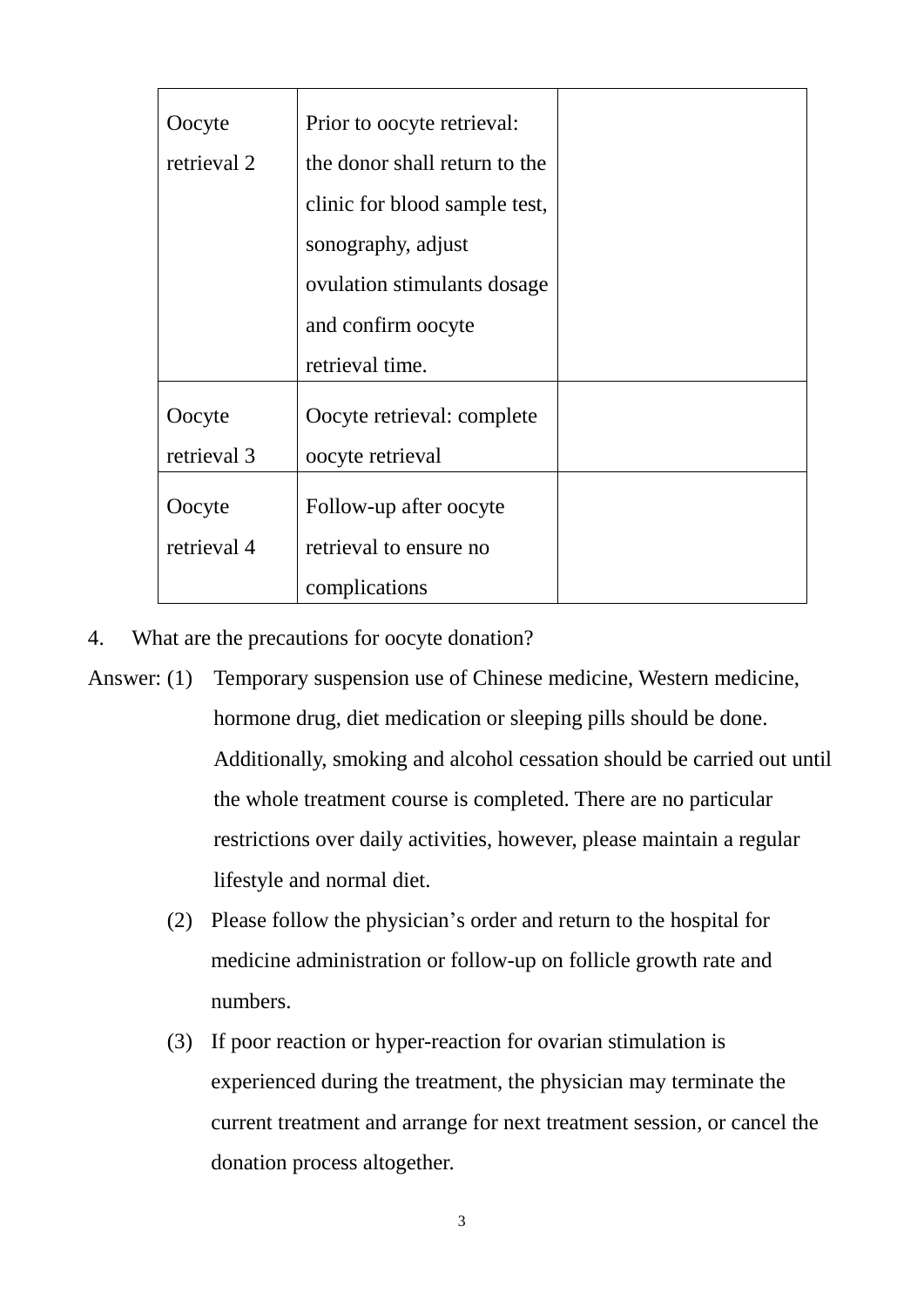- (4) An adult is required to accompany the donor for traveling to and back from the hospital as anesthesia is required on day of oocyte retrieval.
- (5) As oocyte donor requires injection for induced ovulation, blood examination, follow-up sonography, oocyte retrieval procedure and so forth, frequent hospital visits may be required. However, most of the procedures are done within the 10 days period after initiating the ovulation stimulants. You may call to make an appointment in advance with the clinic to save time from waiting.
- 5. Will there be any side effects or risks from oocyte donation?
- Answer: (1) The donor of the oocyte is required to use ovulation drugs and receive ovum pick-up procedure, therefore there maybe local discomfort or allergic reaction that is triggered by the drug injection, as well as Ovarian Hyperstimulation Syndrome (OHSS) that is caused by induced ovulation, risks that are related to ovum pick-up procedure and anesthesia, and so forth. However, the occurrence probability for these complications can be minimized by physician's careful evaluation during drug usage.
	- (2) Ovarian Hyperstimulation Syndrome that is induced by the ovulation stimulants: this complication is related to the use of ovulation stimulants, due to the ovary being hyperreactive towards the drug. The incidence rate of severe "ovarian hyperstimulation reaction"is approximately 1-5%. The potential clinical symptoms include abdominal distension, nausea, vomiting, dizziness, tachycardia, reduction of urinary output and weight gain. In some severe cases, there may be excessive ascites, breathing difficulty, adjustment in the blood concentration, liver dysfunction, electrolyte imbalance, blood vessel thrombosis and other complications. Mild ovarian

4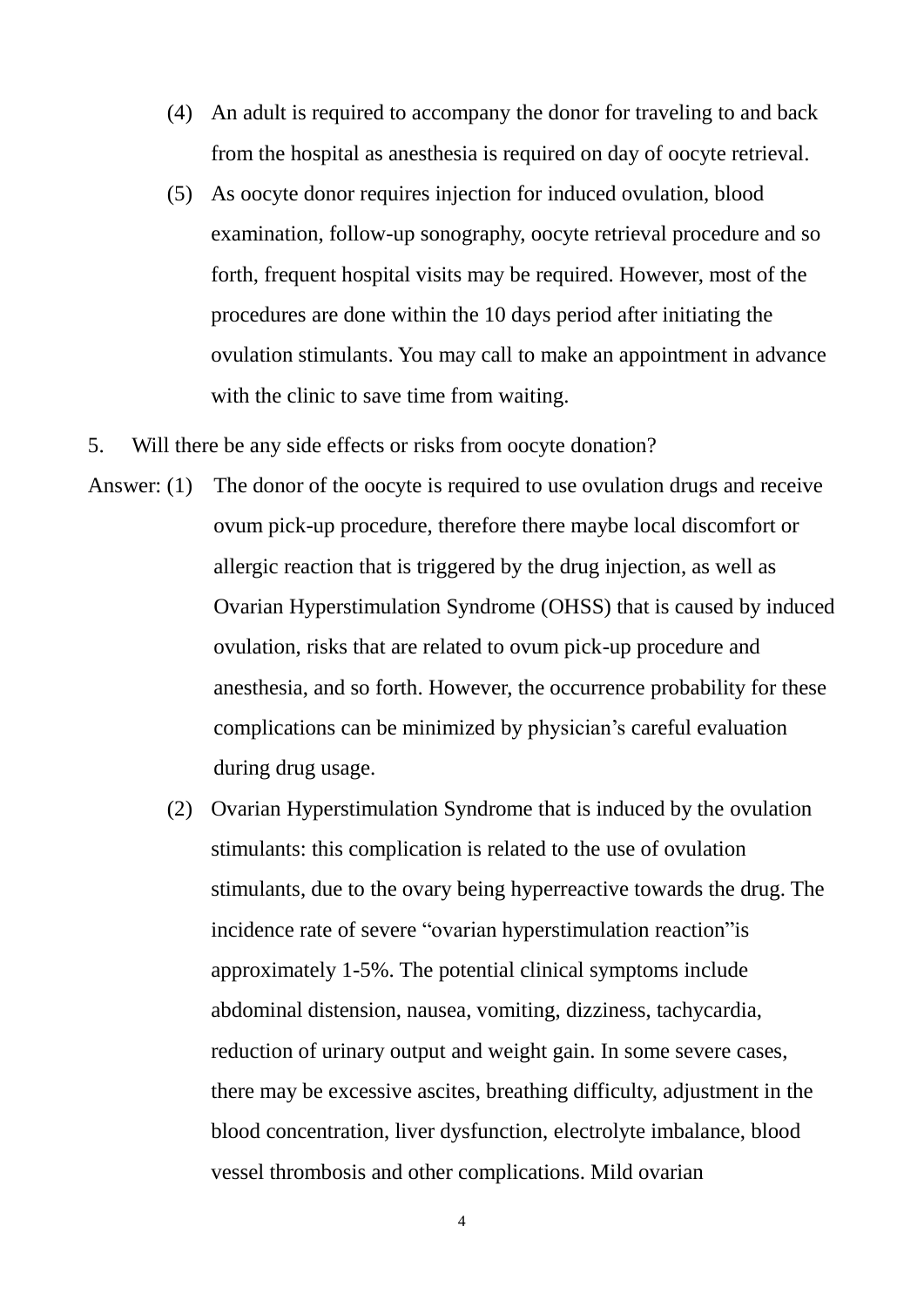hyperstimulation reaction may self recover after few days. The treatment for severe cases includes fluid supply, drug treatment, hospitalization, ascites or pleural fluid tapping. Emergency measures may also be needed when there is worsening of condition.

- (3) Risks of ovum pick-up: the procedure is mainly carried out via vagina (occasionally it is carried out via laparoscopy). The oocyte donor is required to take the risks from anesthesia and surgical procedure:
	- a. Risks from anesthesia include: Metabolic acidosis, pneumonia (incidence rate is approximately 0.05%), insufficient ventilation, bronchospasm, hypotension, allergic reaction from drugs used in anesthesia (incidence rate is approximately 0.01%), arrhythmia, cardiac arrest, carbon dioxide embolism, pulmonary edema, gastric acid reflux and inhalation pneumonia, etc. The incidence of anesthesia related mortality is about 1 in 100,000.
	- b. The surgical risks include: bleeding (incidence rate: 0.02-0.3%), infection (incidence rate $<0.6\%$ ); some rare cases ( $<0.01\%$ ) of gastrointestinal tract damage, urinary track damage, vaginal or peritoneal cavity hematoma, neural damage and other pathological changes.

6. Will I reach menopause earlier after oocyte donation?

- Answer: The usable oocytes number for a normal female is hundreds of thousands. Each month, approximately 100-1,000 oocytes will be wasted, while only one reaches maturity and released. The oocyte that is donated is the wasted oocyte during the month (these will undergo atrophy even when they are not being donated), therefore it will not affect the overall oocyte number, nor will it result in early menopause.
- 7. Is the ovulation injection painful?

5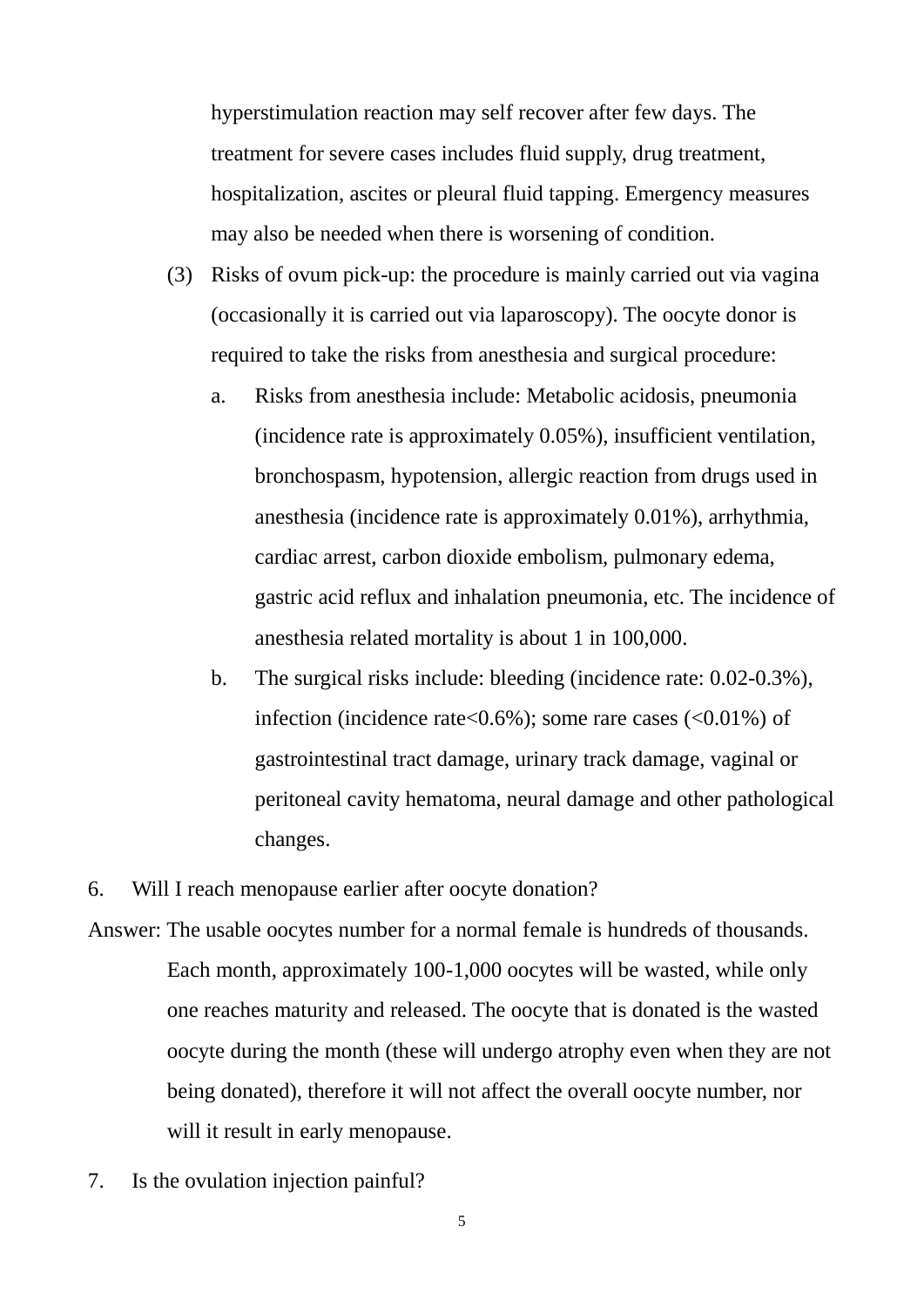Answer: The ovulation injection has been developed through continuous revolution and updates. The current injections are mostly subcutaneous injections that greatly reduce the pain during injection. Moreover, the procedure is simple, and you may even administer provide self-injection at home to avoid daily hospital visits and reduce the impact on work or academic performances.

8. How is the oocyte retrieval being carried out? Will general anesthesia be required? Will hospitalization be required? Can I go to work or school?

Answer: The oocyte retrieval should be done by general anesthesia through intravenous injection. 8 hours of fasting (including no water intake) should be done before oocyte retrieval. The site is selected via vaginal ultrasound and the matured oocyte and follicular fluid is extracted by fine needle. These are transferred to the laboratory technician to carry out the subsequent measures. The entire surgical process is painless, leaving no scars as the procedure only requires a needle hole, so suture is not needed. The entire surgical time is approximately 20-40 minutes. Hospitalization is not required after oocyte retrieval. The oocyte donor may return home once no discomfort is experienced. The oocyte donor is required to take 2-3 days of oral medication after returning home as directed by the physician.

9. What are the remuneration involved in oocyte donation?

Answer: In order to prevent the sperm and oocyte donation become a commercial transaction, affecting their quality and induce ethical disputes, the regulation has specified that the sperm and oocyte donation should be done with no compensation. However, considering that the donor may need to undergo relevant examination and other medical care, a recipient couple may, therefore, within the monetary amount or price limit set by the competent authority, commission the assisted reproduction institution to provide a nutrition allowance or nutrition products to the donor, or may pay for the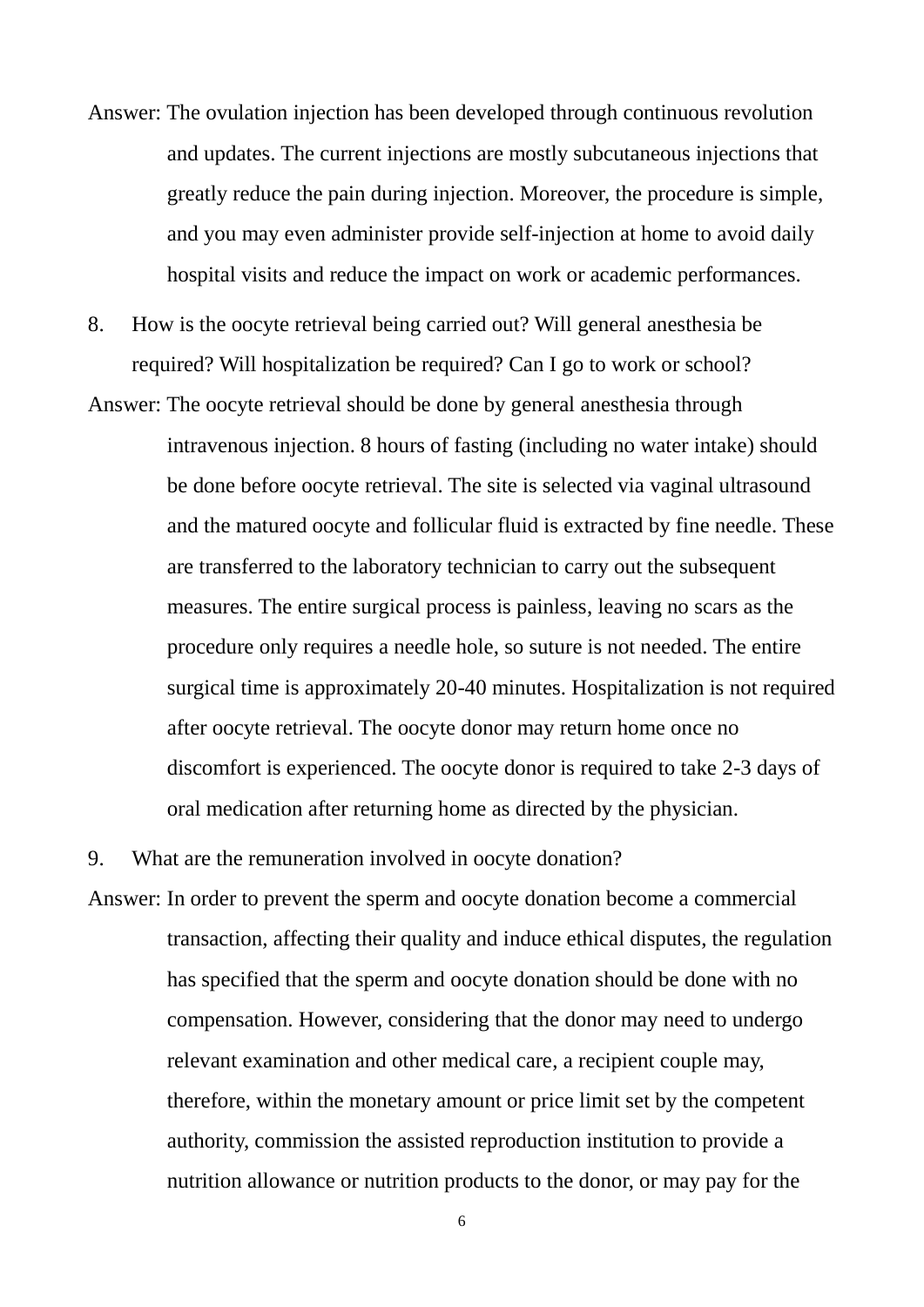donor's necessary testing, medical care, and transportation expenses and loss of working hours. The oocyte donor who has completed the donation process may receive a maximum amount up to \$99,000 TWD.

10. Will the recipient know who the donor is?

Answer: The medical care institutions shall follow Article 13 of the "Assisted Reproduction Act", providing information concerning the donor's ethnicity, skin color, and blood type for the reference of the recipient couple. Other personal data regarding the donor shall not be disclosed.

11. If there is regret after donating the oocyte, can I ask for its return?

- Answer: According to Article 19 of the "Assisted Reproduction Act", donors shall not request the return of any donated reproductive cells. However, where a donor is diagnosed or proven as having a functional impairment of reproduction by a physician, that donor may request the return of any reproductive cells that have not been destroyed.
- 12. Will there be any problem involving "acknowledgment of biological parents"after oocyte donation?
- Answer: According to the "Assisted Reproduction Act", there is no legal relationship between the reproductive cell donor and children conceived through assisted reproduction. The recognition of the offspring from the assisted reproduction is based on the consent gathered from the couple wanting to receive reproductive cell fertilization. Hence, in order to protect the offspring's over the foundation of Good faith principle, the offspring shall be regarded as legitimate child. On the other hand, the Family part of the Civil Code has stated the specifications by legal fiction for legitimate child, that the Assisted Reproduction Act is specifically for offspring produced via marriage, therefore there are no problem involving rejection in terms of denying biological relationship by the artificially conceived offspring, nor

7